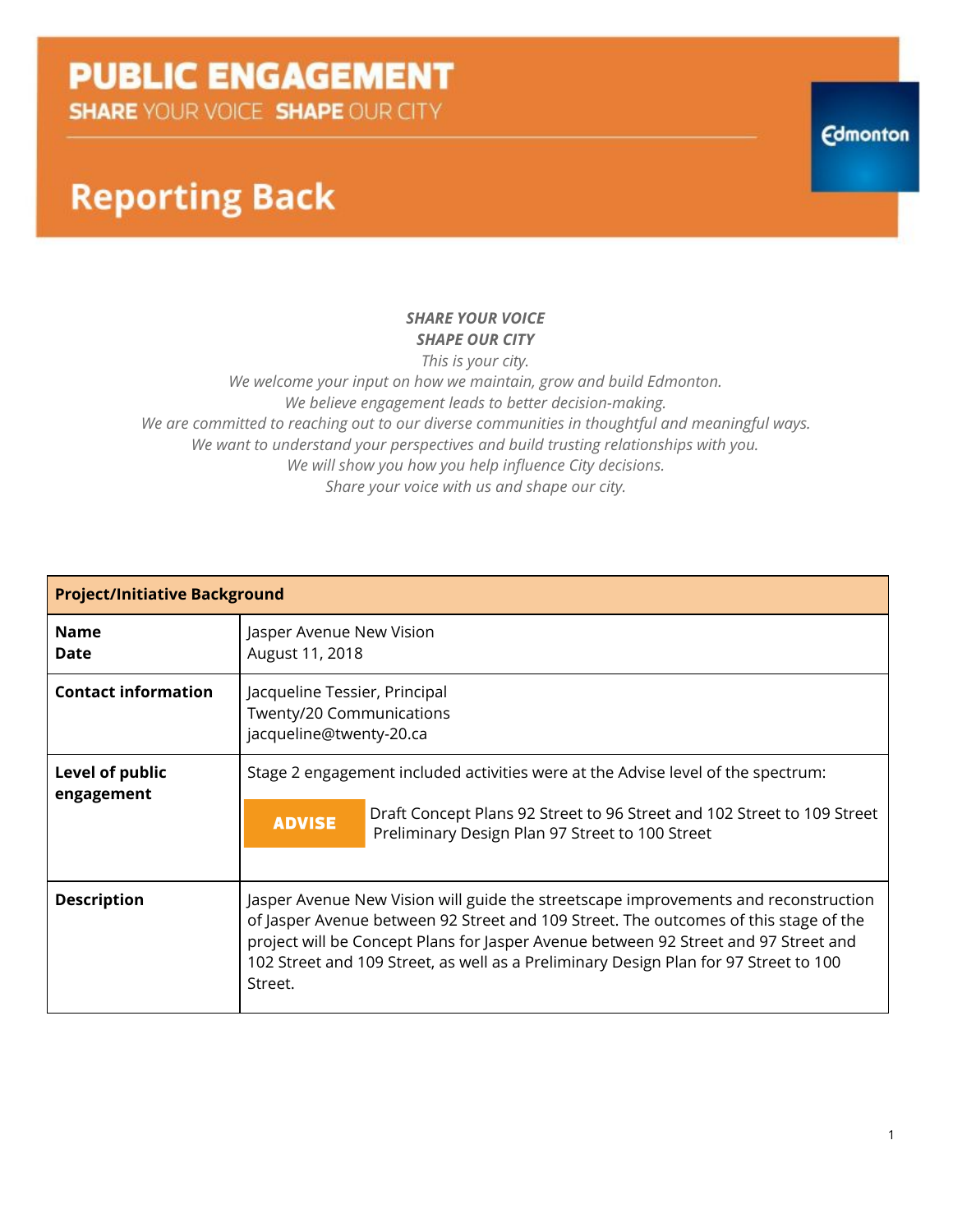**SHARE YOUR VOICE SHAPE OUR CITY** 

## **Reporting Back**

### **SUMMARY**

Jasper Avenue New Vision is a major catalyst project identified in the Capital City Downtown Plan (2010). The plan calls for streetscape improvements and reconstruction of Jasper Avenue between 92 Street and 109 Street to feature an enhanced pedestrian experience, and to balance the needs of all roadway users. The goal is to reestablish this section of Jasper Avenue as one of Edmonton's main streets, which highlights Edmonton's downtown core and acts as a symbol of vitality and energy; a place to make Edmontonians proud.

The Jasper Avenue New Vision project has been segmented into sections, each with its own timeline:

| 102 Street to 109 Street                       | Draft Concept Plan completed as part of this project phase. Funding is<br>currently not available to proceed with construction of this section.                                                                                   |
|------------------------------------------------|-----------------------------------------------------------------------------------------------------------------------------------------------------------------------------------------------------------------------------------|
| 100 Street and 102 Street: Constructed in 2013 |                                                                                                                                                                                                                                   |
| 97 Street and 100 Street                       | Construction is planned between 2019 and 2020 to coordinate with<br>rehabilitation required for the Shaw Conference Centre under Jasper<br>Avenue. A Preliminary Design Plan has been completed as part of this<br>project phase. |
| 96 Street to 97 Street                         | Concept Plan completed, but construction of this block will not<br>proceed in 2019 and 2020 due to private development work east of 97<br>Street, which will take place in the near future.                                       |
| 92 Street to 96 Street                         | Draft Concept Plan completed as part of this project phase. Funding is<br>currently not available to proceed with construction of this section.                                                                                   |

### **WHAT WAS DONE**

The public engagement process for the Jasper Avenue New Vision project is divided into two stages:

- Stage 1: Concept Design for 96 Street to 100 Street
- Stage 2: Concept Design for 92 Street to 97 Street and 102 Street to 109 Street Preliminary Design for 97 Street to 100 Street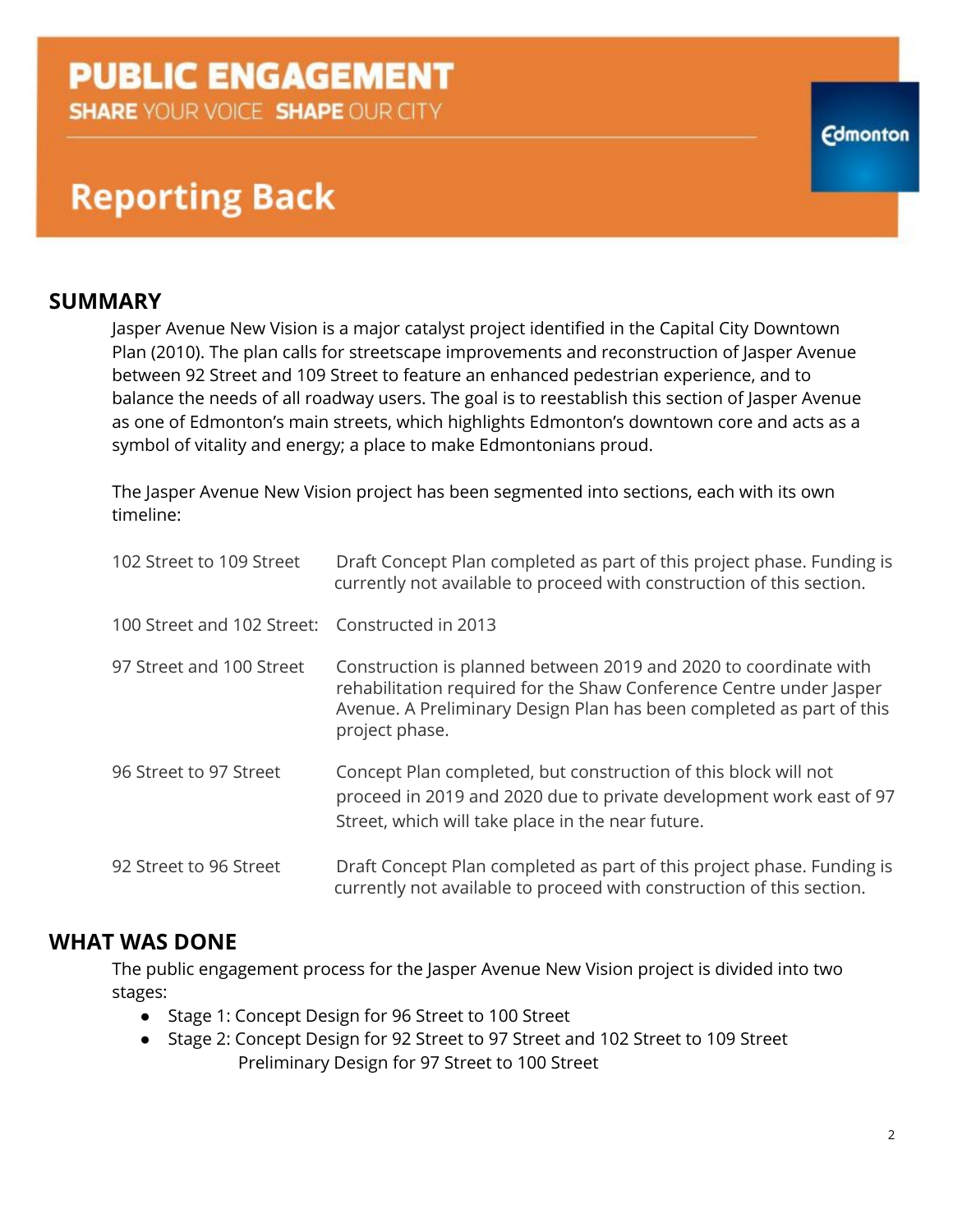**SHARE YOUR VOICE SHAPE OUR CITY** 

# **Reporting Back**

This report explains the public engagement process for Stage 2 and summarizes what was heard.

Three primary audiences were included in Stage 2 of the public engagement process:

- Stakeholders including property and business owners in the project area
- Residents who live, work and play downtown
- All Edmonton residents

Stage 2 engagement took place between March and June 2018, including:

- Stakeholder meetings (land and business owners)
- Business survey (May/June 2018; 10 responses)
- Public engagement event (June 14, 2018; 109 attendees)
- Public survey (June 14, 2018; 145 responses)

### **RESULTS AND FINDINGS**

What follows is a compilation of common themes and issues identified in the public survey and during the public engagement event. This compilation is not ranked or rated in order of importance or commonality.

### *Common Themes for the Jasper Avenue New Vision Project*

#### **Jasper Avenue as a Main Street**

Many comments received as a part of the Jasper Avenue New Vision engagement are related to reactions to and support for the transitioning of Jasper Avenue to a main street versus how the project is being implemented.

As the Jasper Avenue New Vision plan will accommodate and integrate multiple modes of transportation, there is concern that increased access for all modes will put additional pressure/congestion on Jasper Avenue, and vehicles are expected to experience most of that pressure (roadway narrowing, decreased opportunities for right and left turns due to bike lanes and increased pedestrian use, removal of bus pull-out lanes).

Significant differences of opinions are shared on the need for and value of improving accommodation for all modes of transportation: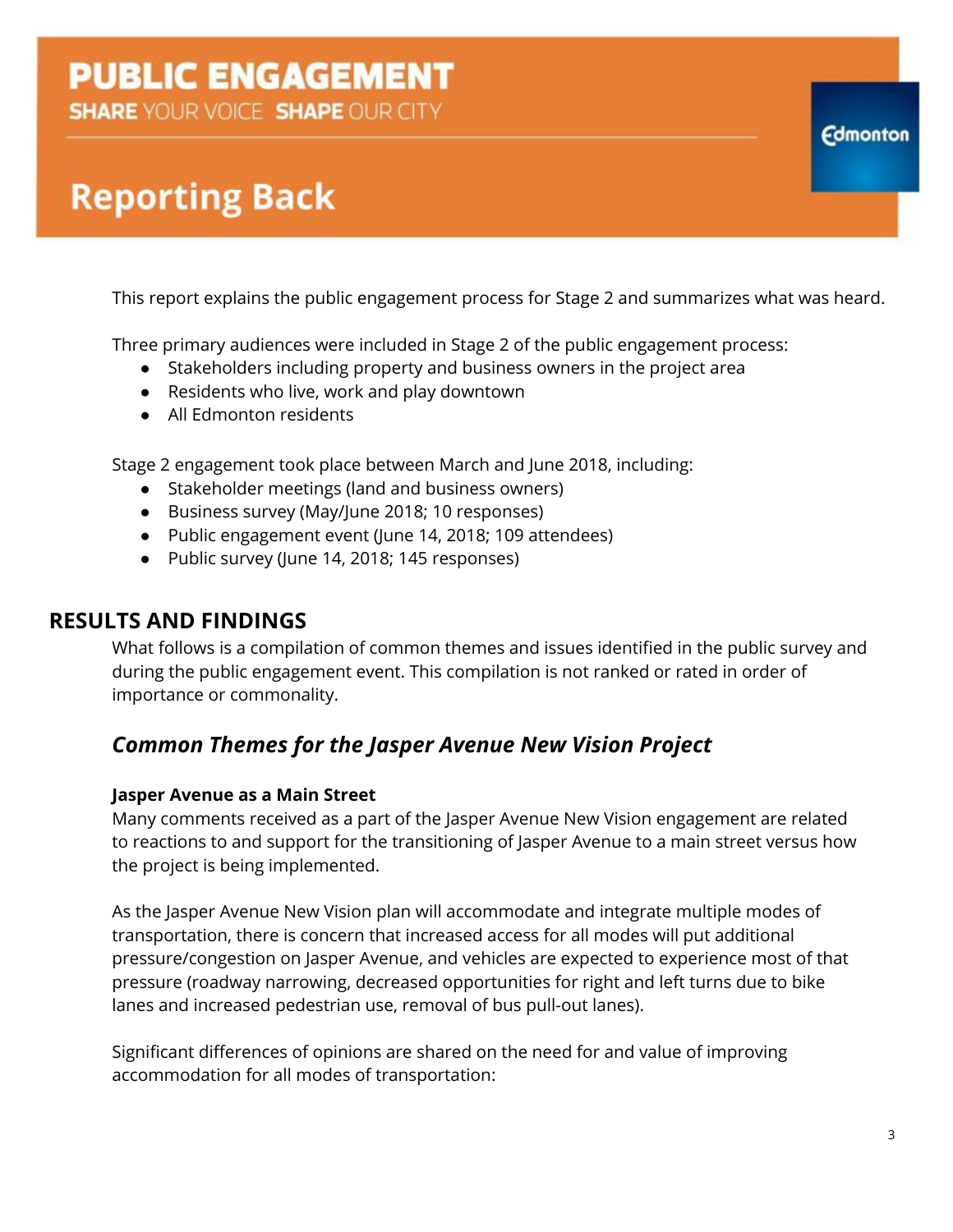**SHARE YOUR VOICE SHAPE OUR CITY** 

# **Reporting Back**

- At one end of the spectrum, there is support for the vision and encouragement to provide even higher service access for pedestrians and cyclists, and the balance of transportation modes.
- At the other end of the spectrum, the vision is seen as putting the needs of a smaller group over the needs of many users. Vehicle users are concerned that overall, transportation time in, out and through the downtown corridor will be negatively impacted.

Additionally, as a Winter City, there is the belief that Edmontonians will not make effective use of improved sidewalks and/or bike accommodation.

#### **Efficient Flow of Traffic (all modes) Should Be the Priority**

The flow of traffic should not be impeded by furniture zones, flex zones or greenery. These should be used to enhance, but never interfere, with the efficient movement of pedestrians, cyclist, vehicles, or transit.

#### **Parking Issues**

Need for more bike and vehicle parking to provide riders access to local business (retail and restaurants).

#### **Pedestrian Experience**

Ensure sidewalk material does not become a slip or trip hazard.

#### **Scramble Crossings**

Strong support for the installation of a scramble crossing at 108 Street and desire to see scramble crossings implemented at other intersections.

#### **Pedestrian Safety**

Improved pedestrian experience and safety is requested by ensuring there is a physical separation between pedestrians and vehicles.

#### **Persons Experiencing Homelessness and Addictions**

Homelessness and addictions issues are prevalent along Jasper Avenue. Engagement participants want to ensure individuals currently experiencing these issues are treated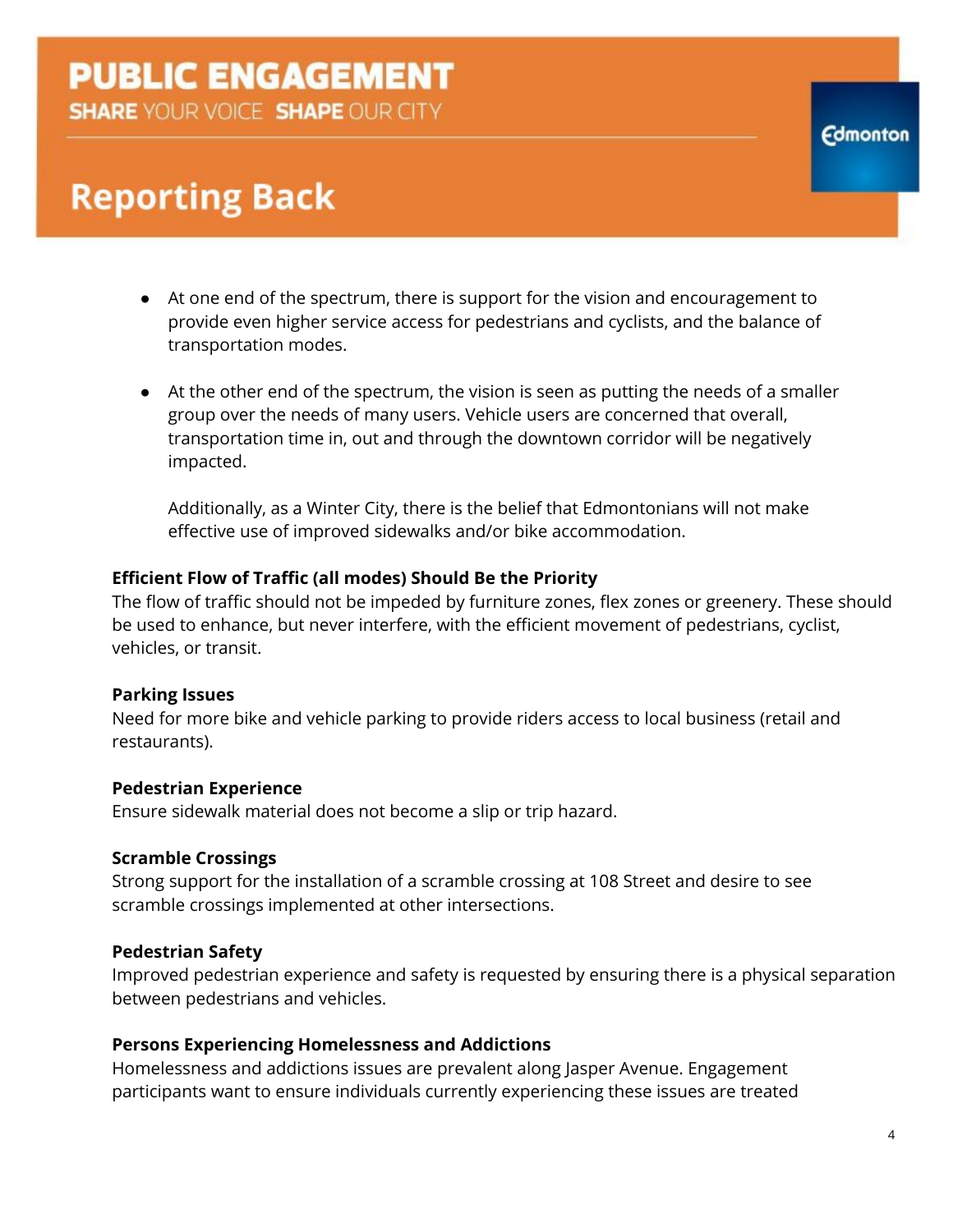**SHARE YOUR VOICE SHAPE OUR CITY** 

# **Reporting Back**

respectfully and are not made to feel unwelcome. At the same time, respondents do not want the design to encourage more loitering, thereby deterring other pedestrians from using Jasper Avenue.

### *Comments and Issues Unique to the Draft Concept of Jasper Avenue from 92 Street to 96 Street*

#### **Improved and Safer Pedestrian Experiences**

Respondents support the use of pedestrian islands, curb bulb outs, wider sidewalks and maintaining a separation between the sidewalk and roadway.

#### **Improved Intersections**

Intersections that are currently confusing and inefficient are appreciated for being improved for pedestrian, cycle and vehicle traffic.

94 Street requires improved sight lines and signage for left turning vehicles.

#### **Creates More Appealing Neighborhoods**

The draft concept plan is expected to encourage more activity in the area, providing an upgrade to an overlooked part of the city.

#### **Bike Lanes**

There continues to be diverging opinions on the inclusion of bike lanes along this portion of Jasper Avenue. There are those who would like to see bike lanes included or have sidewalks converted to shared use paths, and those who oppose having bike lanes included along the avenue. The downtown bike grid does not currently extend to the east end of downtown, and as such, cyclists are looking for bike lane options along the corridor.

### *Comments and Issues Unique to the Draft Concept of Jasper Avenue from 102 Street to 109 Street*

#### **Pedestrian Safety and Intersection Design**

Many positive comments are made about the scramble crossing planned for 108 Street. Similarly, respondents appreciate the extended curbs at intersections to reduce the crossing distance.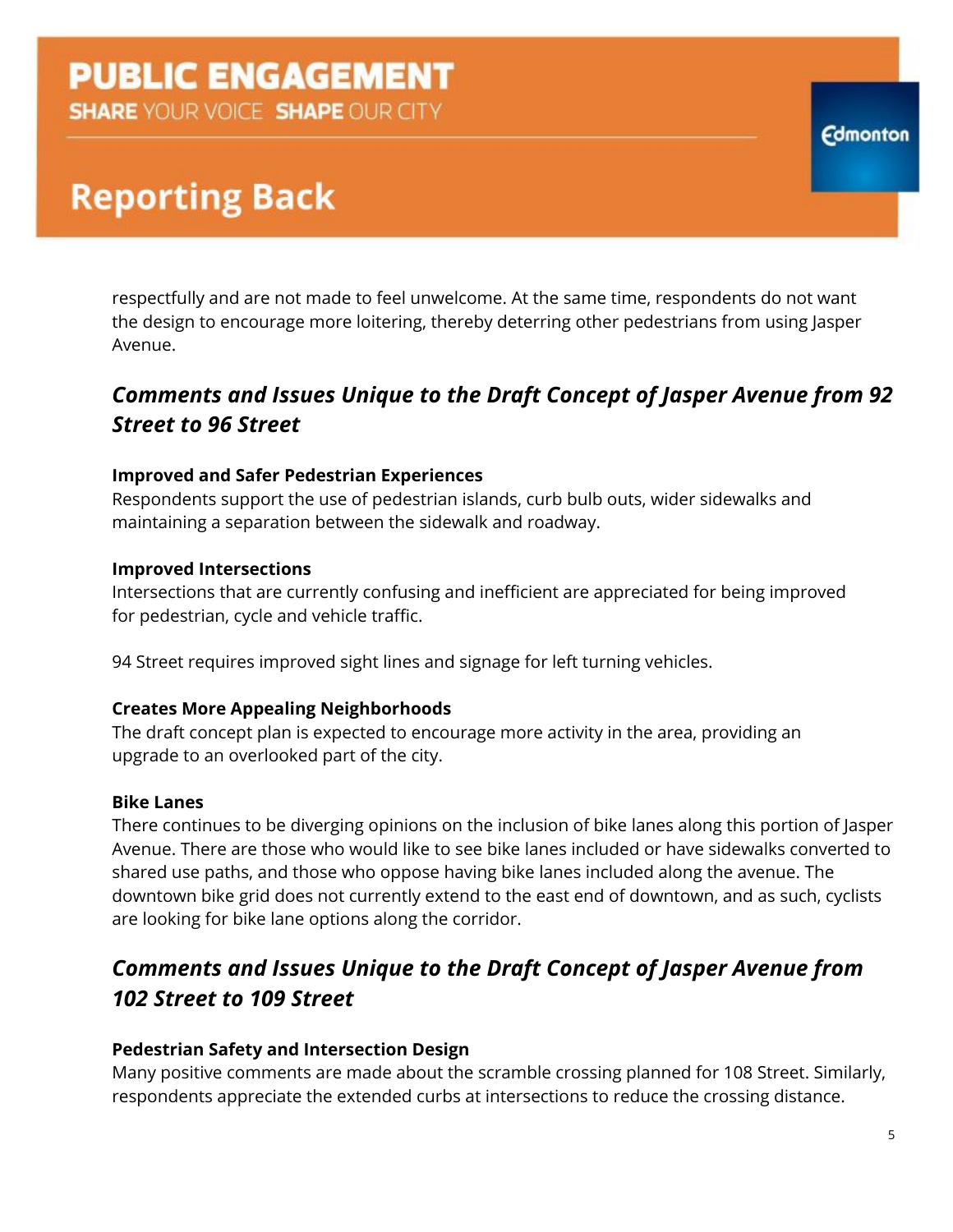**SHARE YOUR VOICE SHAPE OUR CITY** 

# **Reporting Back**

#### **Free Standing Green Promotional Kiosks**

Recommendations to have the green kiosks removed or redesigned to have a smaller footprint and/or be more aesthetically pleasing.

### *Comments and Issues Unique to the Preliminary Design Plan for Jasper Avenue from 97 Street to 100 Street*

#### **Provide a Connection Across 100 Street between Heritage Trail/McDougall Hill Road/MacDonald Drive and Funicular**

Would like to have more direct and convenient pedestrian and cycle crossing.

#### **Shared-Use Path to Funicular**

Concern about width being insufficient for shared-use path, but don't want to lose the connection to the bike lane.

Request to have Heritage Trail east of 100 Street to continue as a shared-use path for the remainder of Jasper Avenue.

#### **100 Street Intersection**

Because of the size of the intersection/number of lanes to be crossed, desire for curb bulb outs/pedestrian island for elderly/mobility restricted people.

#### **Deliveries and Loading Zones**

Need to provide loading zones and off-peak parking on north side of Jasper Avenue for World Trade Centre, 9Triple8, and Alberta Hotel.

#### **Intersections and Crosswalks**

For safety of pedestrians, recommendations are made to improve lighting, install flashers, and use bright/reflective paint at crosswalks.

#### **Economic Development**